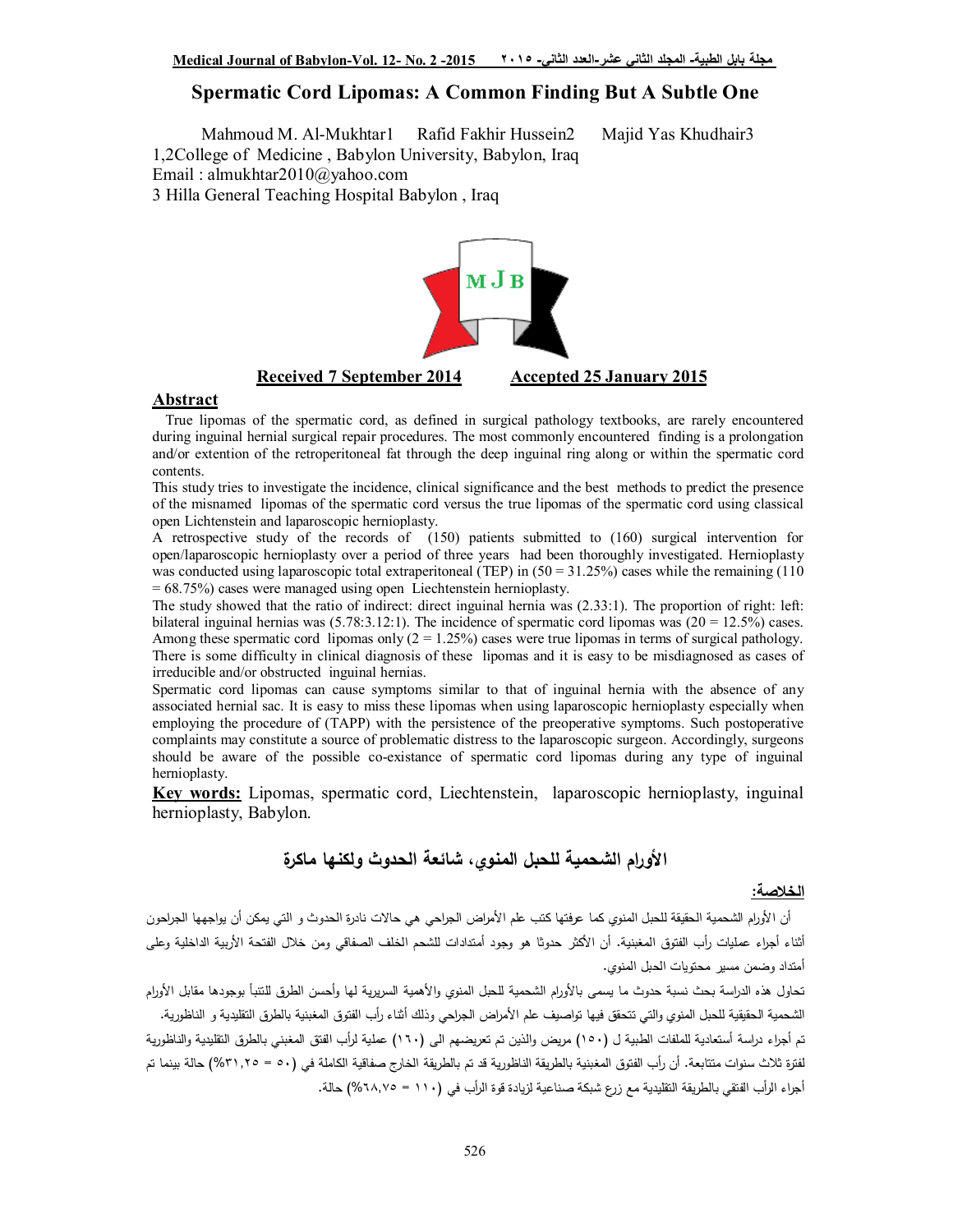بینت هذه الد ارسة أن نسبة حدوث الفتق المغبني الأیمن **:** الأیسر **:** كلا الجهتین هي (٥,٨٧ **: :**٣,١٢ ١) وأن نسبة حدوث هذه الأو ارم كانت في (٢٠ = 1٢,٥%) حالة. شكل الورم الشحمي الحقيقي للحبل المنوي والذي يحقق تواصيف علم الأمراض الجراحي (٢ = 1,٢٥%) حالة. لقد تبين أن هناك نوع من الصعوبة في التشخیص السریري لهذه الأورام وأنه من السهل أن بتم تشخیصها سریریا خطأ كحالات فتوق مغبنیة غیر قابلة لللأرجاع أو مختنقة.

.<br>أن أورام الحبل المنوي الشحمیة من الممكن أن تسبب أعراضا مشابهة لتلك التي تصاحب الفتوق المغبنیة بالرغم من عدم أي فتق مصاحبة لها وأنه من الممكن أن لا يتم تشخيص وجود هذه الأورام باستخدام رأب الفتق الناظوري وخصوصا مع رأب الفتق الناظوري خارج الصفاقي الكامل مما قد یؤدي الى أستمرار شكوى المریض من نفس أعراض ما قبل التداخل الجراحي وهكذا نتائج من الأكید أنها سوف تكون مصدر مشاكل وأزعاج لج ارحي النواظیر.

**مفاتیح الكلمات :**الأو ارم الشحمیة , الحبل المنوي, أرب الفتوق المغبنیة, ح ارحة الناظور, بابل.

#### **Introduction**

**S** permatic cord lipomas are common<br>
findings that surgeons encounter<br>
during inguinal hernia surgical<br>
renair in males These linomas may attain findings that surgeons encounter during inguinal hernia surgical repair in males. These lipomas may attain such a big size that it may constitute a diagnostic problem in clinical surgical diagnosis. In most of the times the diagnosis is not settled only during the operative demonstration of contents of the spermatic cord as an important step in the hernial surgical repair procedures [1,3] To be more precise, the term lipoma may be a *misnomer* as it is in most cases just a protrusion or prolongation of retroperitonal fat via the internal inguinal ring which is usually located laterally to the spermatic cord contents. These lipomas, by common sense, are usually indirect when they are going to be related to the spermatic cord contents and are more commonly associated with indirect type of inguinal hernias[4] True lipomas, from surgical pathology point of view, are benign, spindle-shaped tumors of lipocytes which have a surrounding capsule and should have no connection with the retroperitoneal fat. True spermatic cord lipoma with such criteria is relatively rarely encountered in operative surgery. The significance of spermatic cord lipomaarises from the fact that it is may be difficult to be diagnosed preoperatively, may present itself as irreducible inguinal hernia and may give rise to symptoms identical to that produced by hernia but without the presence of any detectable hernia sac[5] Using ultrasonographic scanning of the groin region will yield a spindle shaped

ــــــــــــــــــــــــــــــــــــــــــــــــــــــــــــــــــــــــــــــــــــــــــــــــــــــــــــــــــــــــــــــــــــــــــــــــــــــــــــــــــــــــــــــــــــــــــــــــــــــــــــــــــــــــ mass which is confined to the course of the inguinal canal and is echogenic in most of the cases[1] Presence of spermatic cord lipomas is generally accepted as an incidental finding during classic inguinal hernioplasty and they are managed either by pushing back or excision and the repair is conducted with or without the use of a mesh implant in the posterior wall of the inguinal canal for further strength. However, with the introduction of more advanced laparoscopic hernioplasty techniques and equipements more of these presumed lipomas are going to be overlooked with the possible persistence of the same symptoms postoperatively. It is well documented that missing of these lipomas is more frequent in laparoscopic transabdominal preperitoneal (TAPP) approach than with total extraperitoneal  $(TEP)$  one[6]

### **Patients and Methods**

This study was conducted to assess the frequency and clinical significance of spermatic cord lipomas in a  $(150)$  case which had been submitted to  $(160)$ hernioplasty in male patients for the period February 2010 to February 2013 in Hilla General Teaching Hospital and Hayat Private Hospital. By essence and definition of this study, no female patients with inguinal hernia were included. Hernioplasty was performed by the classic open method with use of Lichtenstein mesh implant in (110) cases while the remaining (50) cases were repaired by total extraperitoneal laparoscopic hernioplasty (TEP). In both types of hernioplasty and for allcases we recorded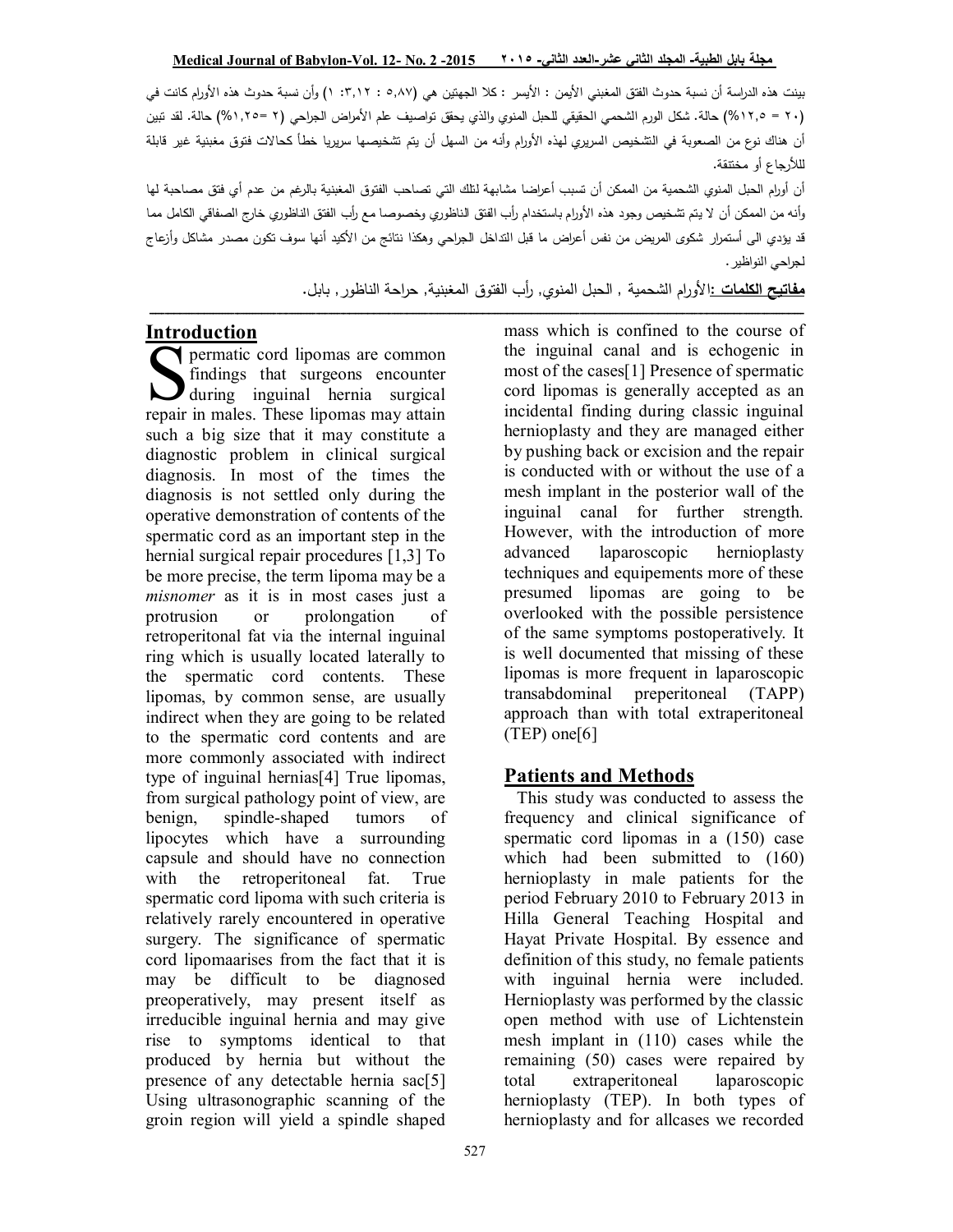the site, type and the presence of any spermatic cord lipoma. Lipoma of the spermatic cord was defined as any recognizeable, palpable mass (es) of fatty texture within the inguinal canal which always had a continuous connection with the retroperitoneal fat through the internal inguinal ring while the true lipoma is really an encapsulated spindle-shaped mass of lipocytes with a thin layer of fibrous tissue that can be so easily dissected out from the spermatic cord contents and at the same time has no connection with the retroperitoneal fat. Proper and complete history taking and physical examination were performed for all the operated upon cases but no preoperative ultrasonography was conducted on any of them. At either open or laparoscopic hernioplasty, lipomas were excised before completing the hernioplasty. All data obtained was collected and analyzed in an attempt to explore the incidence and the clinical significance of spermatic cord lipomas.

### **Results**

The total number of operated upon cases was (150) with (160) hernioplasties performed. Of these (160) hernioplasty, (50= 31.25%) cases were operated laparoscopically while the remaining  $(110= 68.75%)$  cases were managed by classical Liechtenstein open repair. The age group was ranging from (13-77) years with a mean age of (27). The right-sided hernias were (94 = 58.75%) while the leftsided hernias were  $(50 = 31.25%)$  and the bilateral inguinal hernias cases were  $(16 =$ 6.25 %). Indirect inguinal hernias were found in  $(125=78.12\%)$  cases while direct type was detected in  $(30 = 18.75%)$  cases. Recurrent hernias were demonstrated in  $(5=3.12\%)$  cases as is shown in table number (1). Generally speaking, spermatic cord lipomas were detected in  $(20 = 12.5\%)$  cases among which only  $(2)$ cases were true lipomas from surgical pathology point of view i.e. it was a discrete, spindle-shaped fatty mass limited within the inguinal canal with no any connection to the retroperitoneal fat.

Classical open hernioplasty disclosed  $(19=95%)$  cases of these total  $(20)$  while only  $(1= 5\%)$  case was detected using laparoscopic hernioplasty. Regarding the (2) cases of true cord lipomas: one case only was associated with an indirect inguinal hernia. Twelve lipomas (60 %) were found on the right side and  $(8 =$ 40%) cases were on the left side. Fifteen cases (75%) of spermatic cord lipomas were associated with indirect inguinal hernias while the remaining  $(5 = 25\%)$ cases showed no any type of associated hernia. These (5) cases were preoperatively diagnosed as cases of irreducible inguinal hernias. Fourteen (70%) of these (20) cases with spermatic cord lipomas were small-moderate in size retroperitoneal fatty prolongations through the deep inguinal ring and were limited to the inguinal canal while only in  $(5 = 25\%)$ cases the lipomas were moderate-large in size extending down to the superficial inguinal ring. Only  $(1 = 5\%)$  case showed lipomas extending through the superficial inguinal ring down into the upper scrotum.

# **Discussion**

The presence of spermatic cord lipomas had been relatively considered as unimportant finding during hernioplasty procedures and accordingly it had been a less focused upon topic. The presence of spermatic cord lipomas had been generally considered as an accidental operative finding during hernioplasties and these masses of fatty tissues were managed by pushing back/resection/ excision. At the era of laparoscopic surgery with the introduction of laparoscopic hernioplasty, spermatic cord lipomas become more susceptible to be overlooked during these laparoscopic procedures. Laparoscopic hernioplasty procedures are, relatively, newly used surgical modality when compared to the more popular and commonly practiced laparoscopic cholecystectomy. Nevertheless, they do gain popularity in the developing countries and more than (70%) of hernioplasties are now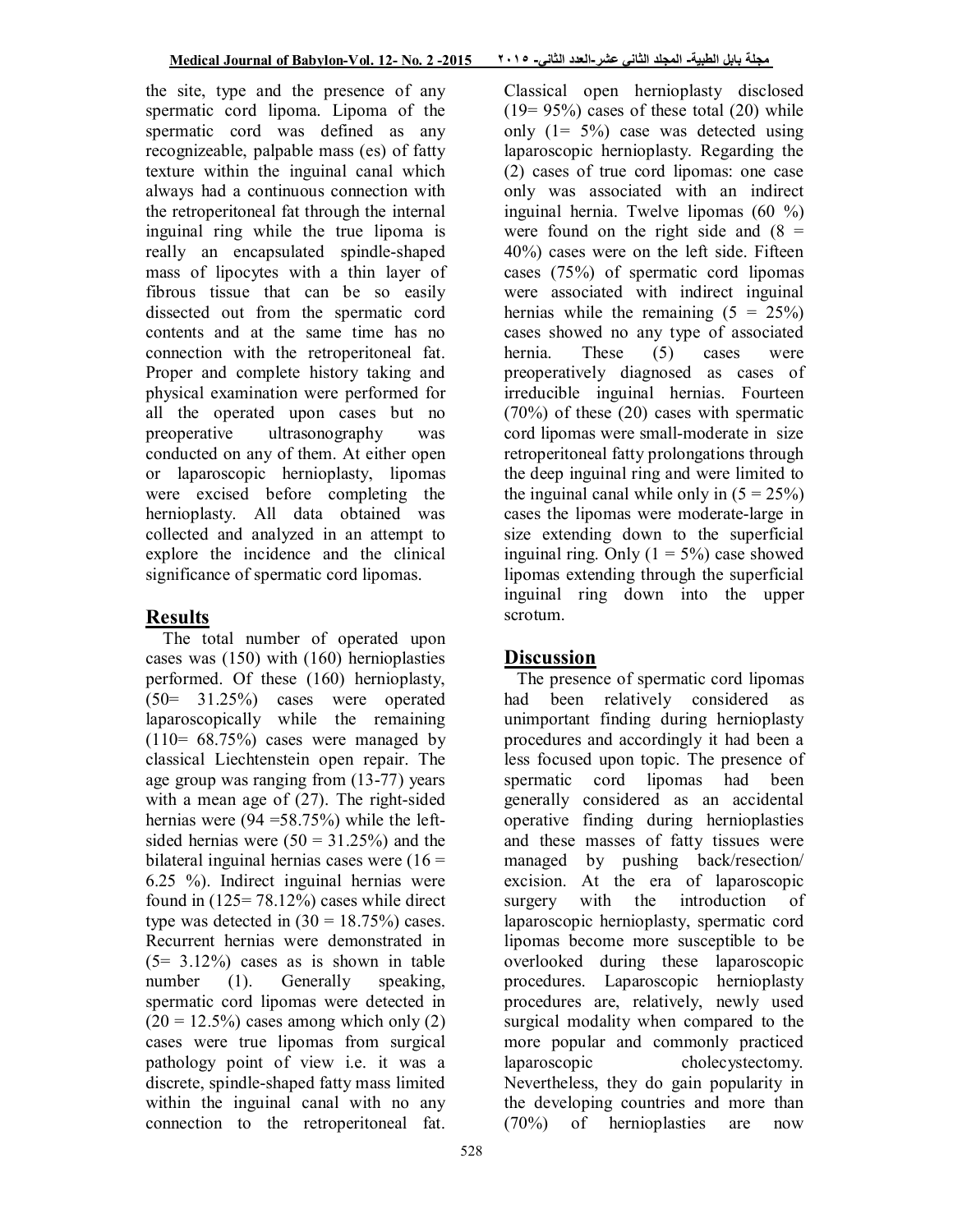laparoscopic[8] Laparoscopic hernioplasty modalities are either Total Extraperitoneal approach (TEP) or Transabdominal Preperitoneal approach (TAPP). TEP is considered to be more accurate than TAPP in intraoperative detection of spermatic cord lipomas [8,9,12]Flang DR *et al.* and MacDoland *et al*. reported an incidence (23%) for spermatic cord lipomas. This figure is more than what this study revealed. It seems that racial variation and obesity may be well associated with incidence of these lipomas [12,13] This study showed that there is a high association of indirect inguinal hernias with spermatic cord lipomas and our results are consistent with other reports [14,15] We revealed that incidence of True lipomas of the spermatic cord is also far less common than in other similar studies [16,17] The size and length of these lipomas had no relation with the patient age; a finding which is so close to results reported by others workers [18]

### **Conclusion**

From surgical pathology point of view, true lipomas of the spermatic cord with an encapsulated, easily dissectable, discrete fatty collection that has no any connection with the retroperitoneal fat is not so common. Yet, the most commonly encountered is the *Misnomer* of spermatic cord lipomas i.e. prolongations/extentions of retroperitoneal fat along and within the spermatic cord contents. The introduction of laparoscopic hernioplasties techniques has conferred these incidental findings of fatty collections within the spermatic cord a specially important significance. Missed spermatic lipomas is a pitfall unique to TAPP hernioplasty. This problem is going to arise when there is a palpable inguinal mass detected preoperatively, but the intraoperative finding revealed no recognized hernial sac or any intraperitoneal defect and accordingly the procedure is going to be terminated with negative outcomes. As a result of these negative outcomes and with popularity of using laparoscopic hernioplasty these relatively unimportant finding has gained

more and more of surgical attention. The use of groin region preoperative ultrasound scanning with a high frequency and high resolution in selective cases of inguinal hernias is recommended when operators are embarking on a laparoscopic hernioplasty approach. Further works is also encouraged for a better understanding of these incidental findings and more exploration of their genesis.

## **References**

1. Fleischer RG, Donald HS et al. Symposium on soft tissues ultrasound scan. Am J Radio 1999; 70: 1050-7.

2. Roberts ZD, Shawritz KF, Chandra KA et al. Aetiology of recurrent hernias following laparoscopic repair. J. Minimal Acess Surg 2007; 13: 90-6.

3. Harley SW, Raybon CD, Smith AJ et al. Laparoscopic inguinal hernioplasty. Eup J Endscop Surg 2008; 17: 57-61.

4. Nilson VC, Siebert JF, Wang YT et al. Lipomas of the inguinal canal. Am J Surg 2008; 97: 160-5.

5. Domizo VR, Chan KJ, Nicole PT et al. Spermatic cord lipomas. Jap J Endoscop Surg 2009; 29: 715-9.

6. Symon BS, Bradley SC, North PT.Risk factors for recurrence following inguinal hernia repair. Sur Clin Nor Am 2009; 72: 211-7.

7. Lattino SO, Roberts MR, Eulerson AL et al. Advantges of laparoscopic versus open inguinal hernioplasty. Cand J GIT Surg 2009; 65: 38-43.

8. Barakely WR, Gothly GD, Frank SP. Lipomas of the spermatic cord and round ligament. Int J Surg 2010; 58: 82-7.

9. Sogali BD, Brooks IM, Georges SM, et al . An evaluation of chronic inguinal pain . Br Med J 2008;203: 24-7.

10. Salkson TS, Filior VG, Metzeger FK . Painful inguinal swellings : the diagnosis and management. Am J Pain 2009:36:122-7.

11. Mounty PS, Neilson TM, Tohn WP, et al. Persistent postlaparscopic hernioplasty pain. J Surg Endosc 2009;22;801-4.

12. Flang DR, Tog BS, Vigar ML, et al. Diagnostic Laparoscopy. Eur J Laparosc 2010;27:45-9.